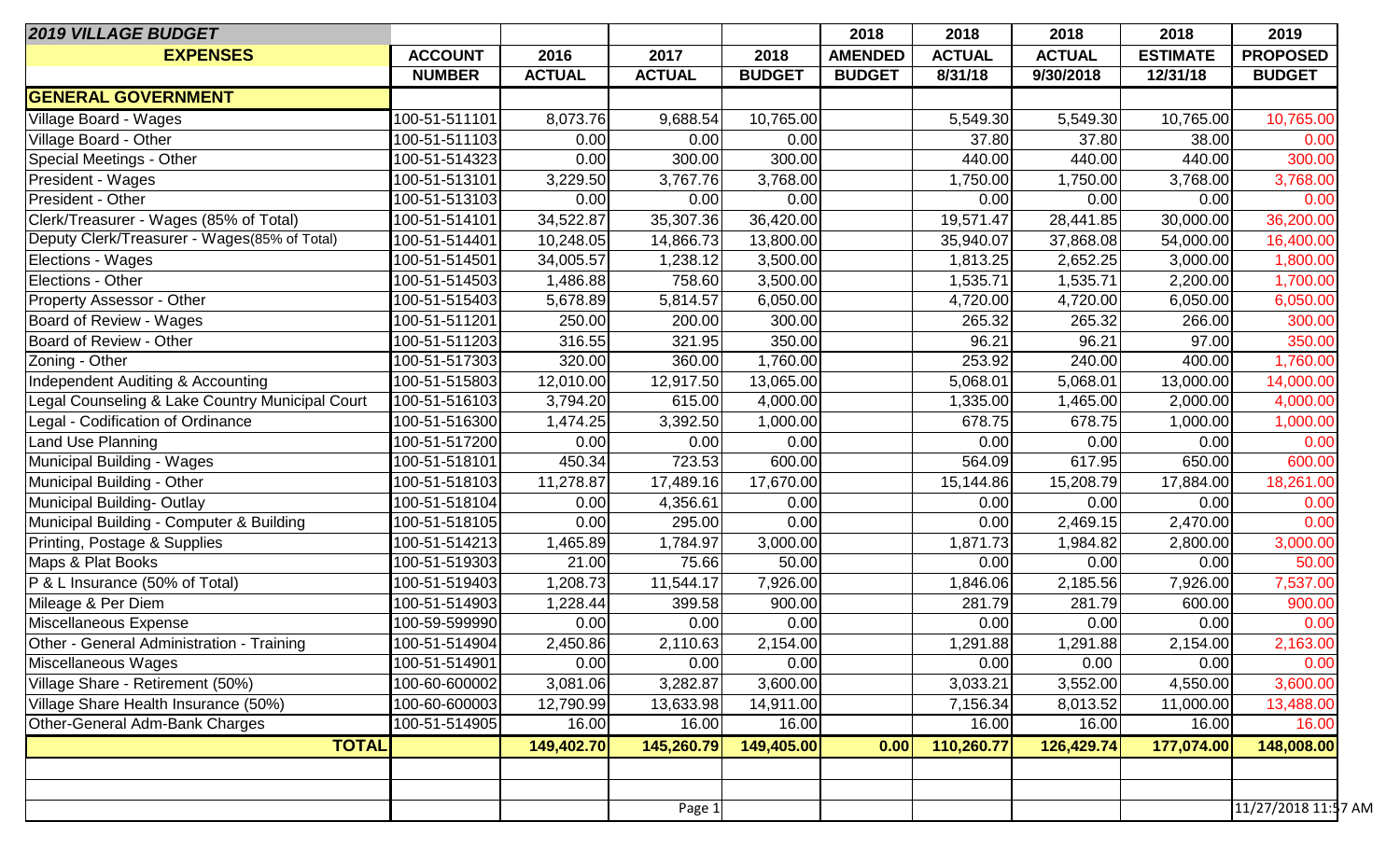| <b>ACCOUNT</b><br><b>NUMBER</b><br>100-52-522001<br>100-52-522003<br>100-52-522004<br>100-52-522005<br>100-52-522007<br>100-52-522008<br>100-52-522009<br>100-52-522011 | 2016<br><b>ACTUAL</b><br>643.91<br>15,871.99<br>0.00<br>20,020.64<br>1,085.00<br>4,769.86 | 2017<br><b>ACTUAL</b><br>793.14<br>31,189.19<br>0.00<br>18,578.32<br>0.00 | 2018<br><b>BUDGET</b><br>600.00<br>31,150.00<br>0.00<br>17,435.00 | <b>AMENDED</b><br><b>BUDGET</b> | <b>ACTUAL</b><br>8/31/18<br>463.63<br>11,549.35<br>0.00 | <b>ACTUAL</b><br>9/30/18<br>629.46<br>18,638.55<br>0.00 | <b>ESTIMATE</b><br>12/31/18<br>700.00<br>31,150.00 | <b>PROPOSED</b><br><b>BUDGET</b><br>600.00<br>35,342.00 |
|-------------------------------------------------------------------------------------------------------------------------------------------------------------------------|-------------------------------------------------------------------------------------------|---------------------------------------------------------------------------|-------------------------------------------------------------------|---------------------------------|---------------------------------------------------------|---------------------------------------------------------|----------------------------------------------------|---------------------------------------------------------|
|                                                                                                                                                                         |                                                                                           |                                                                           |                                                                   |                                 |                                                         |                                                         |                                                    |                                                         |
|                                                                                                                                                                         |                                                                                           |                                                                           |                                                                   |                                 |                                                         |                                                         |                                                    |                                                         |
|                                                                                                                                                                         |                                                                                           |                                                                           |                                                                   |                                 |                                                         |                                                         |                                                    |                                                         |
|                                                                                                                                                                         |                                                                                           |                                                                           |                                                                   |                                 |                                                         |                                                         |                                                    |                                                         |
|                                                                                                                                                                         |                                                                                           |                                                                           |                                                                   |                                 |                                                         |                                                         |                                                    |                                                         |
|                                                                                                                                                                         |                                                                                           |                                                                           |                                                                   |                                 |                                                         |                                                         | 0.00                                               | 0.00                                                    |
|                                                                                                                                                                         |                                                                                           |                                                                           |                                                                   |                                 | 11,860.25                                               | 13,220.67                                               | 17,435.00                                          | 17,935.00                                               |
|                                                                                                                                                                         |                                                                                           |                                                                           | 3,275.00                                                          |                                 | 774.50                                                  | 774.50                                                  | 3,275.00                                           | 3,275.00                                                |
|                                                                                                                                                                         |                                                                                           | 5,086.17                                                                  | 5,550.00                                                          |                                 | 3,019.27                                                | 3,287.84                                                | 5,550.00                                           | 5,450.00                                                |
|                                                                                                                                                                         | 4,081.39                                                                                  | 9,242.64                                                                  | 7,023.00                                                          |                                 | 1,582.35                                                | 1,873.35                                                | 7,023.00                                           | 6,678.00                                                |
|                                                                                                                                                                         | 17,030.00                                                                                 | 16,710.00                                                                 | 17,000.00                                                         |                                 | 0.00                                                    | 0.00                                                    | 17,000.00                                          | 17,000.00                                               |
| 100-52-524300                                                                                                                                                           | 0.00                                                                                      | 3160.44                                                                   | 500.00                                                            |                                 | 31.77                                                   | 31.77                                                   | 50.00                                              | 500.00                                                  |
| 100-52-524599                                                                                                                                                           | 17,523.08                                                                                 | 17,894.15                                                                 | 22,165.00                                                         |                                 | 17,759.98                                               | 17,759.98                                               | 17,760.00                                          | 22,623.00                                               |
| 100-52-523103                                                                                                                                                           | 4,420.07                                                                                  |                                                                           |                                                                   |                                 |                                                         |                                                         |                                                    | 3,000.00                                                |
|                                                                                                                                                                         | 85,445.94                                                                                 | 107,290.85                                                                |                                                                   | 0.00                            | 49,779.57                                               | 59,058.09                                               |                                                    | 112,403.00                                              |
|                                                                                                                                                                         |                                                                                           |                                                                           |                                                                   |                                 |                                                         |                                                         |                                                    |                                                         |
|                                                                                                                                                                         |                                                                                           |                                                                           |                                                                   |                                 |                                                         |                                                         |                                                    |                                                         |
|                                                                                                                                                                         |                                                                                           |                                                                           |                                                                   |                                 |                                                         |                                                         |                                                    |                                                         |
|                                                                                                                                                                         |                                                                                           |                                                                           |                                                                   |                                 |                                                         |                                                         |                                                    |                                                         |
|                                                                                                                                                                         |                                                                                           |                                                                           |                                                                   |                                 |                                                         |                                                         |                                                    |                                                         |
| 100-54-543003                                                                                                                                                           | 1,896.24                                                                                  | 2,014.83                                                                  | 2,229.00                                                          |                                 | 1,894.96                                                | 1,894.96                                                | 1,895.00                                           | 2,265.00                                                |
|                                                                                                                                                                         | 1,896.24                                                                                  | 2,014.83                                                                  | 2,229.00                                                          | 0.00                            | 1,894.96                                                | 1,894.96                                                |                                                    | 2,265.00                                                |
|                                                                                                                                                                         |                                                                                           |                                                                           |                                                                   |                                 |                                                         |                                                         |                                                    |                                                         |
|                                                                                                                                                                         |                                                                                           |                                                                           |                                                                   |                                 |                                                         |                                                         |                                                    |                                                         |
|                                                                                                                                                                         |                                                                                           |                                                                           |                                                                   |                                 |                                                         |                                                         |                                                    |                                                         |
|                                                                                                                                                                         |                                                                                           |                                                                           |                                                                   |                                 |                                                         |                                                         |                                                    |                                                         |
|                                                                                                                                                                         |                                                                                           |                                                                           |                                                                   |                                 |                                                         |                                                         |                                                    |                                                         |
|                                                                                                                                                                         |                                                                                           |                                                                           |                                                                   |                                 |                                                         |                                                         |                                                    |                                                         |
|                                                                                                                                                                         |                                                                                           |                                                                           |                                                                   |                                 |                                                         |                                                         |                                                    |                                                         |
|                                                                                                                                                                         |                                                                                           |                                                                           |                                                                   |                                 |                                                         |                                                         |                                                    |                                                         |
|                                                                                                                                                                         |                                                                                           |                                                                           |                                                                   |                                 |                                                         |                                                         |                                                    |                                                         |
|                                                                                                                                                                         |                                                                                           |                                                                           |                                                                   |                                 |                                                         |                                                         |                                                    |                                                         |
|                                                                                                                                                                         |                                                                                           |                                                                           |                                                                   |                                 |                                                         |                                                         |                                                    |                                                         |
|                                                                                                                                                                         |                                                                                           |                                                                           |                                                                   |                                 |                                                         |                                                         |                                                    |                                                         |
|                                                                                                                                                                         |                                                                                           |                                                                           |                                                                   |                                 |                                                         |                                                         |                                                    | <del>11/27/2018 11:5</del> 7 AM                         |
|                                                                                                                                                                         |                                                                                           |                                                                           | 4,636.80<br><del>Page 2</del>                                     | 2,300.00                        | 106,998.00                                              | 2,738.47                                                | 2,841.97                                           | 3,000.00<br>102,943.00<br>1,895.00                      |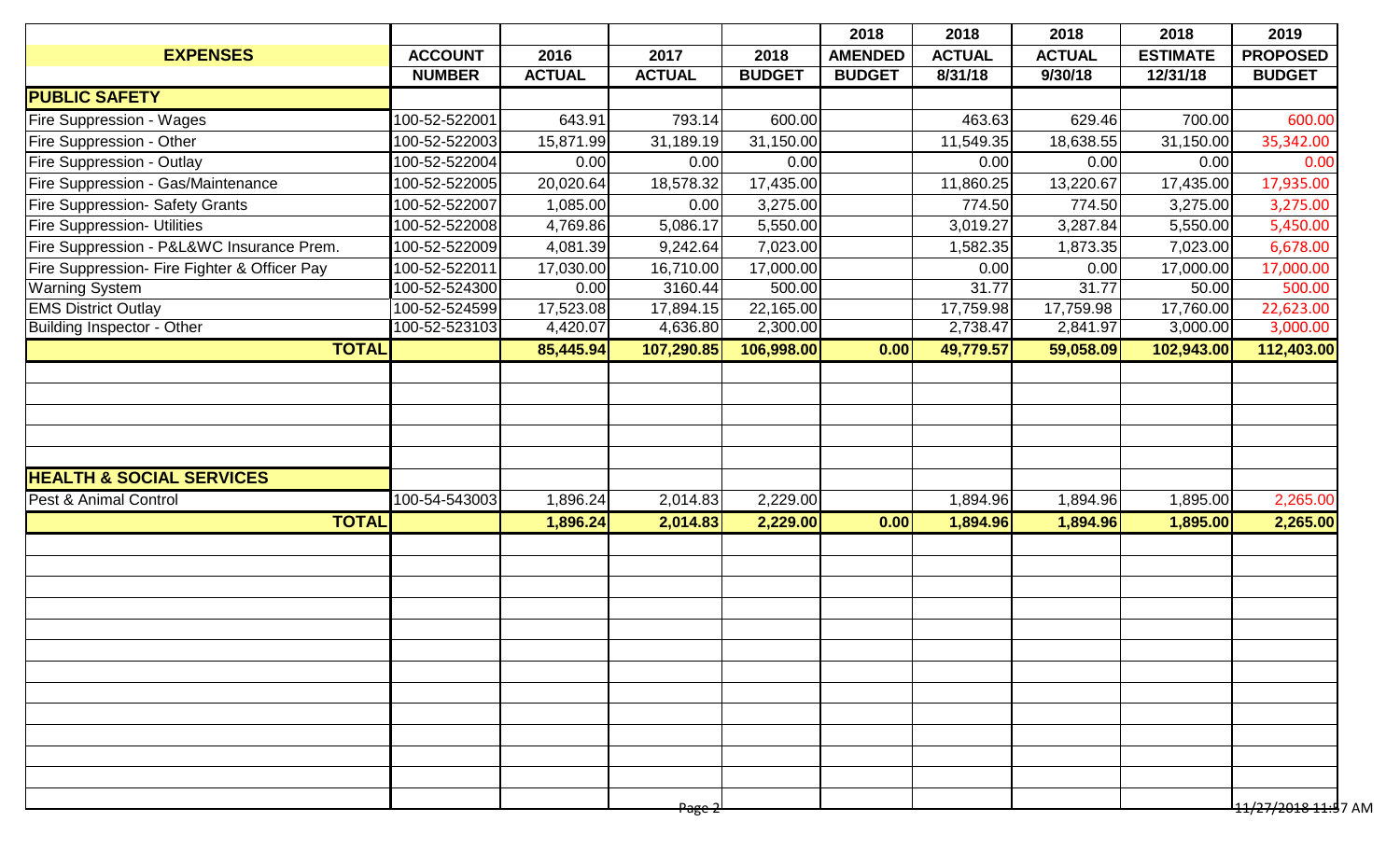|                                    |                |               |               |               | 2018           | 2018          | 2018          | 2018            | 2019                |
|------------------------------------|----------------|---------------|---------------|---------------|----------------|---------------|---------------|-----------------|---------------------|
| <b>EXPENSES</b>                    | <b>ACCOUNT</b> | 2016          | 2017          | 2018          | <b>AMENDED</b> | <b>ACTUAL</b> | <b>ACTUAL</b> | <b>ESTIMATE</b> | <b>PROPOSED</b>     |
|                                    | <b>NUMBER</b>  | <b>ACTUAL</b> | <b>ACTUAL</b> | <b>BUDGET</b> | <b>BUDGET</b>  | 8/31/18       | 9/30/18       | 12/31/18        | <b>BUDGET</b>       |
| <b>PUBLIC WORKS</b>                |                |               |               |               |                |               |               |                 |                     |
| Machinery & Equipment - Others     | 100-53-531103  | 66,716.08     | 5,035.73      | 7,425.00      |                | 2,309.74      | 3,478.16      | 5,000.00        | 8,800.00            |
| Machinery & Equipment - Outlay     | 100-53-531104  | 0.00          | 0.00          | 0.00          |                | 0.00          | 0.00          | 0.00            | 0.00                |
| <b>Street Maintenance - Wages</b>  | 100-53-533101  | 3,283.69      | 3,383.67      | 4,400.00      |                | 3,221.69      | 3,856.64      | 4,900.00        | 4,600.00            |
| <b>Street Maintenance - Other</b>  | 100-53-533103  | 3,262.54      | 2,211.10      | 3,000.00      |                | 2,000.00      | 2,058.14      | 3,000.00        | 8,000.00            |
| <b>Street Maintenance - Outlay</b> | 100-53-533104  | 0.00          | 0.00          | 0.00          |                | 0.00          | 0.00          | 0.00            | 0.00                |
| Garage - Wages                     | 100-53-531201  | 1,737.12      | 1,849.05      | 1,990.00      |                | 752.79        | 782.84        | 1,300.00        | 1,350.00            |
| Garage-Other                       | 100-53-531203  | 399.18        | 109.16        | 0.00          |                | 0.00          | 0.00          | 0.00            | 0.00                |
| Snow & Ice Control - Wages         | 100-53-533301  | 1,242.39      | 830.25        | 1,100.00      |                | 1,178.77      | 1,178.77      | 1,800.00        | 1,800.00            |
| Snow & Ice Control - Other         | 100-53-533303  | 12,932.87     | 3,235.09      | 20,000.00     |                | 12,767.12     | 12,767.12     | 20,000.00       | 20,000.00           |
| Street Lighting - Other            | 100-53-534203  | 12,521.12     | 13,671.27     | 11,500.00     |                | 8,876.31      | 8,876.31      | 13,315.00       | 14,000.00           |
| Garbage & Refuse - Other           | 100-57-571003  | 27,357.00     | 23,948.00     | 25,000.00     |                | 13,563.02     | 15,562.64     | 21,000.00       | 24,000.00           |
| Storm Drainage- Other              | 100-53-534403  | 0.00          | 0.00          | 5,000.00      |                | 0.00          | 0.00          | 5,000.00        | 5,000.00            |
| Recycling - Wages                  | 100-57-571101  | 4,035.98      | 5,523.33      | 4,300.00      |                | 2,494.70      | 3,105.63      | 3,800.00        | 3,850.00            |
| Recycling - Other                  | 100-57-571103  | 10,598.90     | 10,061.73     | 9,465.00      |                | 5,430.89      | 6,158.68      | 8,300.00        | 9,450.00            |
| <b>TOTAL</b>                       |                | 144,086.87    | 69,858.38     | 93,180.00     | 0.00           | 52,595.03     | 57,824.93     | 87,415.00       | 100,850.00          |
|                                    |                |               |               |               |                |               |               |                 |                     |
|                                    |                |               |               |               |                |               |               |                 |                     |
|                                    |                |               |               |               |                |               |               |                 |                     |
|                                    |                |               |               |               |                |               |               |                 |                     |
|                                    |                |               |               |               |                |               |               |                 |                     |
|                                    |                |               |               |               |                |               |               |                 |                     |
|                                    |                |               |               |               |                |               |               |                 |                     |
| <b>LEISURE ACTIVITIES</b>          |                |               |               |               |                |               |               |                 |                     |
| Parks - Wages                      | 100-55-555101  | 2,260.16      | 2,297.71      | 2,300.00      |                | 1,888.43      | 2,288.40      | 2,900.00        | 2,350.00            |
| Parks - Other                      | 100-55-555103  | 4,143.60      | 4,741.56      | 5,650.00      |                | 2,769.34      | 3,093.61      | 4,000.00        | 5,500.00            |
| Parks - Outlay                     | 100-55-555104  | 0.00          | 4,356.61      | 0.00          |                | 0.00          | 3,253.50      | 3,254.00        | 0.00                |
| Recreation                         | 100-55-552000  | 250.00        | 100.00        | 250.00        |                | 0.00          | 0.00          | 0.00            | 250.00              |
| <b>Holiday Decorations</b>         | 100-55-554100  | 0.00          | 0.00          | 3,000.00      |                | 28.20         | 28.20         | 29.00           | 3,000.00            |
| <b>TOTAL</b>                       |                | 6,653.76      | 11,495.88     | 11,200.00     | 0.00           | 4,685.97      | 8,663.71      | 10,183.00       | 11,100.00           |
|                                    |                |               |               |               |                |               |               |                 |                     |
|                                    |                |               |               |               |                |               |               |                 |                     |
|                                    |                |               |               |               |                |               |               |                 |                     |
|                                    |                |               | Page 3        |               |                |               |               |                 | 11/27/2018 11:57 AM |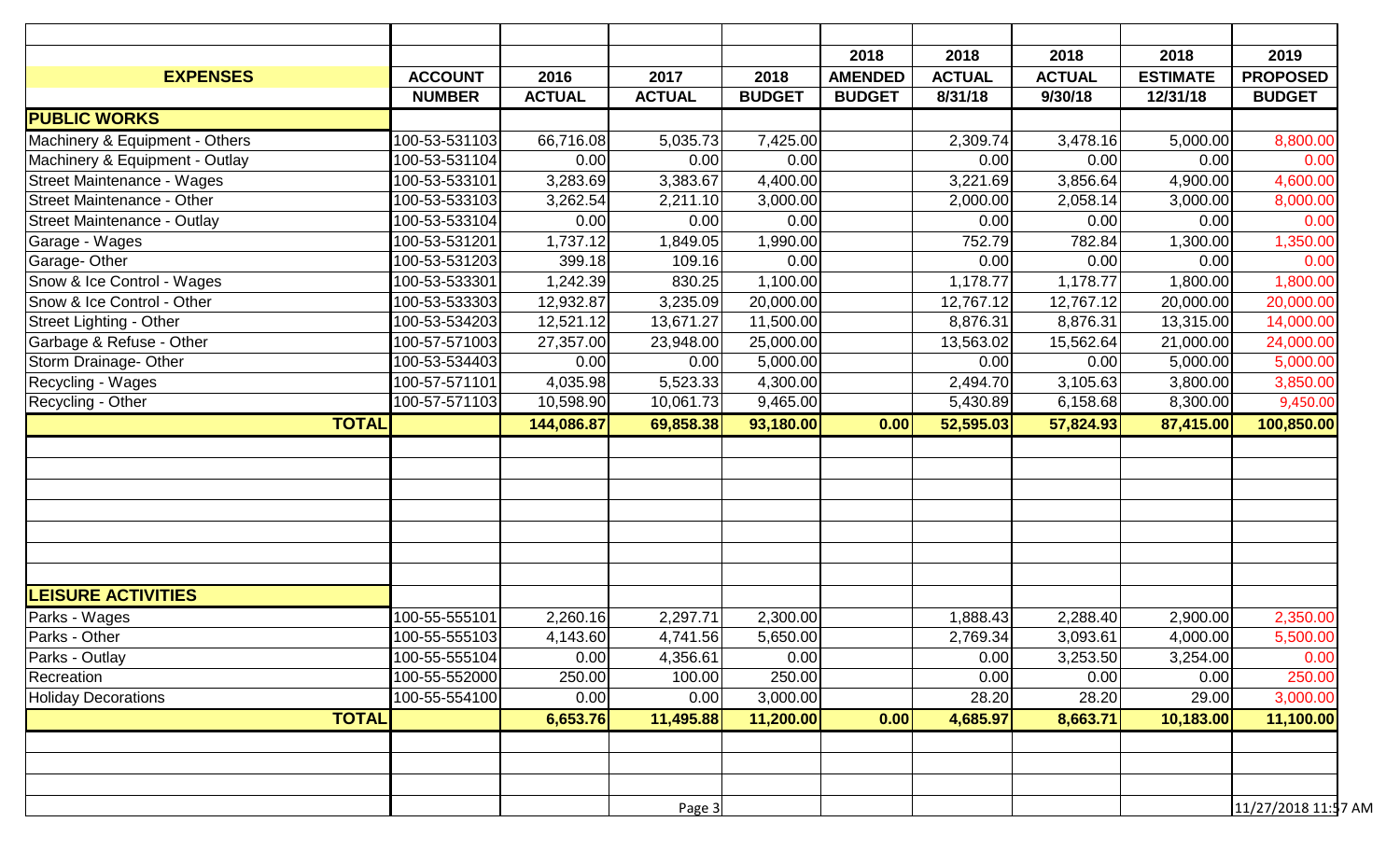|                                                    |                |               |               |               | 2018           | 2018          | 2018          | 2018            | 2019                |
|----------------------------------------------------|----------------|---------------|---------------|---------------|----------------|---------------|---------------|-----------------|---------------------|
| <b>EXPENSES</b>                                    | <b>ACCOUNT</b> | 2016          | 2017          | 2018          | <b>AMENDED</b> | <b>ACTUAL</b> | <b>ACTUAL</b> | <b>ESTIMATE</b> | <b>PROPOSED</b>     |
|                                                    | <b>NUMBER</b>  | <b>ACTUAL</b> | <b>ACTUAL</b> | <b>BUDGET</b> | <b>BUDGET</b>  | 8/31/18       | 9/30/18       | 12/31/18        | <b>BUDGET</b>       |
| <b>CONSERVATION &amp; DEVELOPMENT</b>              |                |               |               |               |                |               |               |                 |                     |
| <b>Weed Control</b>                                | 100-55-556303  | 3,254.80      | 3,035.10      | 4,000.00      |                | 3,951.20      | 3,951.20      | 4,000.00        | 5,000.00            |
| <b>Other Community Development</b>                 | 100-56-563900  | 0.00          | 0.00          | 0.00          |                | 0.00          | 0.00          | 0.00            | 0.00                |
| <b>TOTAL</b>                                       |                | 3,254.80      | 3,035.10      | 4,000.00      | $\blacksquare$ | 3,951.20      | 3,951.20      | 4,000.00        | 5,000.00            |
|                                                    |                |               |               |               |                |               |               |                 |                     |
| <b>CAPITAL INVESTMENTS</b>                         |                |               |               |               |                |               |               |                 |                     |
| Fire Department Fund - Replacement                 | 100-113102     | 29,000.00     | 29,000.00     | 29,000.00     |                | 0.00          | 0.00          | 29,000.00       | 29,000.00           |
| <b>Street Replacement</b>                          | 100-113103     | 35,772.00     | 21,819.00     | 21,500.00     |                | 0.00          | 0.00          | 21,500.00       | 17,000.00           |
| Capital Purchases & Cont. Fund                     | 100-113302     | 0.00          | 8,000.00      | 0.00          |                | 0.00          | 0.00          | 0.00            | 0.00                |
| <b>Public Safety</b>                               | 100-113106     | 0.00          | 0.00          | 0.00          |                | 0.00          | 0.00          | 0.00            | 0.00                |
| Municipal Building/Computer                        | 100-113310     | 3,100.00      | 11,050.00     | 16,568.00     |                | 0.00          | 16,568.00     | 16,568.00       | 2,476.00            |
| Parks Replacement Fund                             | 100-113301     | 5,367.00      | 3,200.00      | 4,075.00      |                | 4,075.00      | 4,075.00      | 4,075.00        | 8,950.00            |
| Machinery/Equipment Replacement (DPW)              | 100-113320     | 6,300.00      | 11,315.00     | 11,097.00     |                | 11,097.00     | 11,097.00     | 11,097.00       | 15,381.00           |
| <b>Recycling Center</b>                            | 100-113104     | 1,350.00      | $\Omega$      | 0.00          |                | 0.00          | 0.00          | 0.00            | 3,000.00            |
| <b>TOTAL</b>                                       |                | 80,889.00     | 84,384.00     | 82,240.00     | 0.00           | 15,172.00     | 31,740.00     | 82,240.00       | 75,807.00           |
|                                                    |                |               |               |               |                |               |               |                 |                     |
|                                                    |                |               |               |               |                |               |               |                 |                     |
| <b>TOTAL EXPENDITURES W/o DEBT SERV.</b>           |                | 471,629.31    | 423,339.83    | 449,252.00    | 0.00           | 238,339.50    | 289,562.63    | 465,750.00      | 455,433.00          |
|                                                    |                |               |               |               |                |               |               |                 |                     |
|                                                    |                |               |               |               |                |               |               |                 |                     |
|                                                    |                |               |               |               |                |               |               |                 |                     |
|                                                    |                |               |               |               |                |               |               |                 |                     |
|                                                    |                |               |               |               |                |               |               |                 |                     |
|                                                    |                |               |               |               |                |               |               |                 |                     |
| <b>DEBT SERVICE EXPENSE</b>                        |                |               |               |               |                |               |               |                 |                     |
| <b>Transfer from Principle Debt Service Budget</b> | 100-58-581003  | 75,134.22     | 75,826.34     | 87,172.00     |                | 71,873.37     | 71,873.37     | 87,172.00       | 93,600.00           |
| Transfer from Interest Debt Service Budget         | 100-58-582003  | 41,638.49     | 38,821.21     | 37,232.00     |                | 30,699.71     | 30,699.71     | 37,232.00       | 32,894.00           |
| Other Interest & Fiscal Charges                    | 100-58-582900  | 363.00        | 625.00        | 625.00        |                | 625.00        | 625.00        | 625.00          | 625.00              |
| <b>TOTAL</b>                                       |                | 117,135.71    | 115,272.55    | 125,029.00    | 0.00           | 103,198.08    | 103,198.08    | 125,029.00      | 127,119.00          |
|                                                    |                |               |               |               |                |               |               |                 |                     |
| TOTAL EXPENDITURES w/ DEBT SERV.                   |                | 588,765.02    | 538,612.38    | 574,281.00    | 0.00           | 341,537.58    | 392,760.71    | 590,779.00      | 582,552.00          |
|                                                    |                |               |               |               |                |               |               |                 |                     |
|                                                    |                |               |               |               |                |               |               |                 |                     |
|                                                    |                |               |               |               |                |               |               |                 |                     |
|                                                    |                |               | Page 4        |               |                |               |               |                 | 11/27/2018 11:57 AM |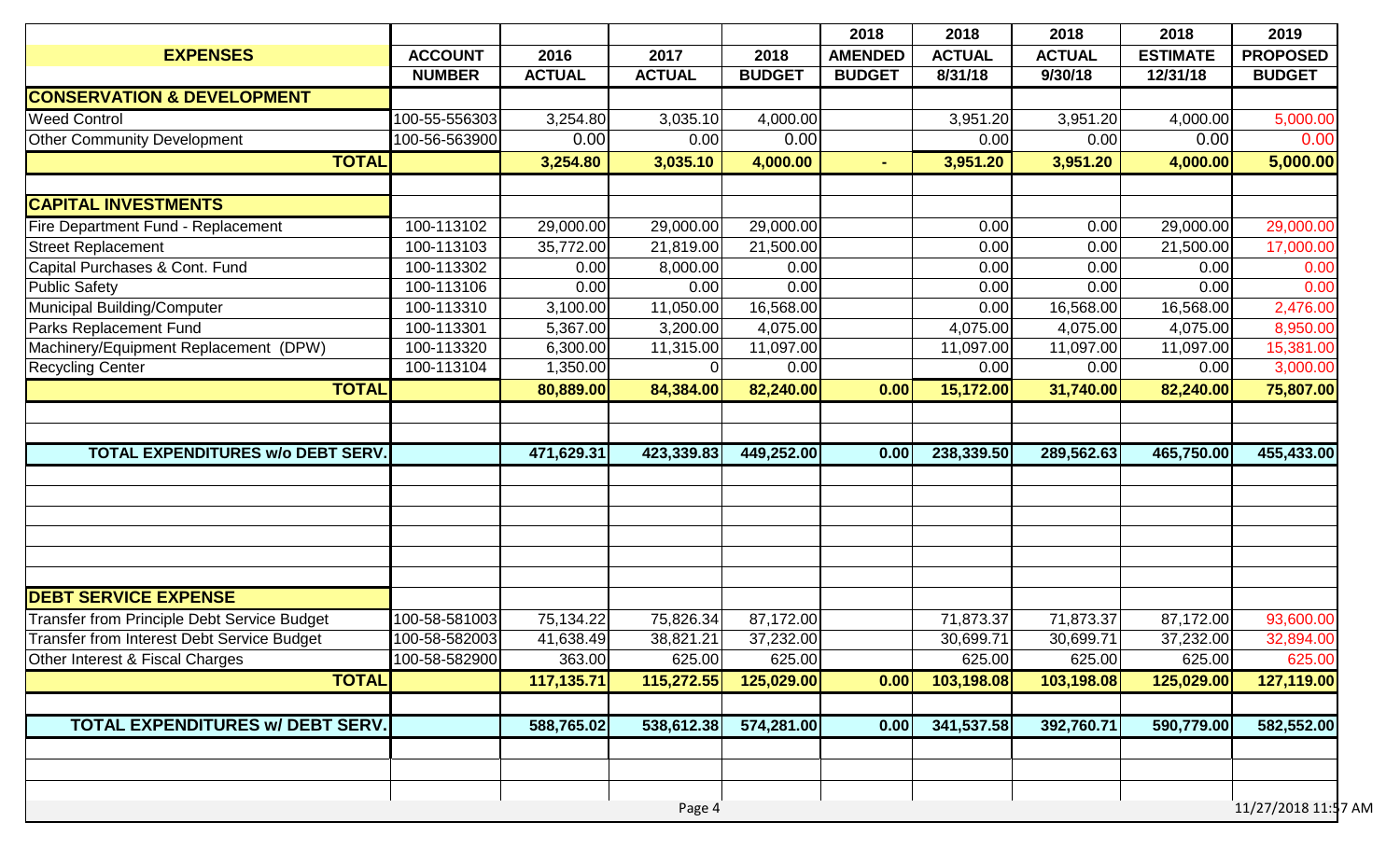|                                             |                | 2016          | 2017          | 2018          | 2018           | 2018          | 2018          | 2018            | 2019                |
|---------------------------------------------|----------------|---------------|---------------|---------------|----------------|---------------|---------------|-----------------|---------------------|
| <b>REVENUES</b>                             | <b>ACCOUNT</b> | <b>ACTUAL</b> | <b>ACTUAL</b> | <b>BUDGET</b> | <b>AMENDED</b> | <b>ACTUAL</b> | <b>ACTUAL</b> | <b>ESTIMATE</b> | <b>PROPOSED</b>     |
|                                             | <b>NUMBER</b>  |               |               |               | <b>BUDGET</b>  | 8/31/18       | 9/30/18       | 12/31/18        | <b>BUDGET</b>       |
| <b>TAXES (Includes Debt Service)</b>        |                |               |               |               |                |               |               |                 |                     |
| <b>General Property Taxes for Village</b>   | 100-41-411100  | 300,593.96    | 302,147.05    | 314,505.00    |                | 317,132.40    | 317,132.40    | 317,133.00      | 316,986.00          |
|                                             | <b>TOTAL</b>   | 300,593.96    | 302,147.05    | 314,505.00    | 0.00           | 317,132.40    | 317,132.40    | 317,133.00      | 316,986.00          |
| <b>INTERGOVERNMENTAL REVENUES</b>           |                |               |               |               |                |               |               |                 |                     |
| <b>State Shared Taxes</b>                   | 100-42-422100  | 48,003.26     | 53,311.40     | 53,117.00     |                | 12,243.35     | 12,243.35     | 53,117.00       | 53,340.00           |
| <b>Fire Dues From State</b>                 | 100-42-422300  | 5,985.39      | 6,403.84      | 5,900.00      |                | 1,760.63      | 1,760.63      | 5,900.00        | 5,900.00            |
| <b>Computer Aid</b>                         | 100-42-424190  | 724.00        | 708.00        | 718.00        |                | 718.41        | 718.41        | 719.00          | 719.00              |
| <b>State Aid-Road Allotment</b>             | 100-42-424410  | 43,045.25     | 25,201.12     | 30,241.00     |                | 22,761.06     | 22,761.06     | 22,762.00       | 27,217.00           |
| Other Public Safety - Grants                | 100-42-424290  | 0.00          | 0.00          | 0.00          |                | 0.00          | 0.00          | 0.00            | 0.00                |
| County Aid - Highway                        | 100-42-425100  | 2,000.00      | 2,000.00      | 2,000.00      |                | 0.00          | 0.00          | 2,000.00        | 2,000.00            |
| <b>DNR Pilot - Taxes</b>                    | 100-41-413200  | 80.07         | 80.07         | 80.00         |                | 0.00          | 0.00          | 0.00            | 80.00               |
| <b>Recycling Aid</b>                        | 100-42-425200  | 2,060.72      | 2,170.32      | 2,200.00      |                | 2,169.78      | 2,169.78      | 2,170.00        | 2,200.00            |
|                                             | <b>TOTAL</b>   | 101,898.69    | 89,874.75     | 94,256.00     | 0.00           | 39,653.23     | 39,653.23     | 86,668.00       | 91,456.00           |
| <b>LICENSES AND PERMITS</b>                 |                |               |               |               |                |               |               |                 |                     |
| <b>Liquor Licenses</b>                      | 100-43-431100  | 1,700.00      | 2,050.00      | 2,050.00      |                | 2,255.69      | 2,255.69      | 2,256.00        | 2,050.00            |
| <b>Business &amp; Occupational Licenses</b> | 100-43-431200  | 945.00        | 1,007.50      | 950.00        |                | 805.02        | 805.02        | 866.00          | 900.00              |
| Dog Licenses                                | 100-43-431800  | 687.44        | 785.49        | 650.00        |                | 442.73        | 447.73        | 463.00          | 750.00              |
| <b>Building Permits</b>                     | 100-43-432100  | 5,059.63      | 5,217.00      | 3,000.00      |                | 3,172.74      | 3,247.74      | 3,573.00        | 4,000.00            |
| <b>CATV Fees</b>                            | 100-43-432910  | 11,616.30     | 11,567.42     | 11,900.00     |                | 9,104.70      | 9,104.70      | 11,900.00       | 12,200.00           |
| Zoning Fees & Permits                       | 100-44-444000  | 350.00        | 150.00        | 100.00        |                | 100.00        | 150.00        | 150.00          | 100.00              |
| <b>Miscellaneous Permits</b>                | 100-43-432900  | 10.00         | 70.00         | 0.00          |                | 270.00        | 270.00        | 270.00          | 0.00                |
|                                             | <b>TOTAL</b>   | 20,368.37     | 20,847.41     | 18,650.00     | 0.00           | 16,150.88     | 16,280.88     | 19,478.00       | 20,000.00           |
|                                             |                |               |               |               |                |               |               |                 |                     |
| <b>FINES, FORFETURES &amp; PENALITIES</b>   |                |               |               |               |                |               |               |                 |                     |
| <b>Parking Violations</b>                   | 100-44-441200  | 0.00          | 0.00          | 0.00          |                | 0.00          | 0.00          | 0.00            | 0.00                |
|                                             | <b>TOTAL</b>   | 0.00          | 0.00          | 0.00          | 0.00           | 0.00          | 0.00          | 0.00            | 0.00                |
| <b>PUBLIC CHARGES FOR SERVICES</b>          |                |               |               |               |                |               |               |                 |                     |
| Snow & Ice Control                          | 100-45-454200  | 0.00          | 0.00          | 0.00          |                | 0.00          | 0.00          | 0.00            | 0.00                |
| <b>Publication Fees</b>                     | 100-45-451800  | 0.00          | 141.60        | 0.00          |                | 96.31         | 96.31         | 97.00           | 0.00                |
| Other Recycling                             | 100-42-425210  | 39,308.05     | 40,038.20     | 39,500.00     |                | 40,262.45     | 40,262.45     | 40,263.00       | 40,000.00           |
|                                             | <b>TOTAL</b>   | 39,308.05     | 40,179.80     | 39,500.00     | 0.00           | 40,358.76     | 40,358.76     | 40,360.00       | 40,000.00           |
|                                             |                |               |               |               |                |               |               |                 |                     |
|                                             |                |               |               |               |                |               |               |                 |                     |
|                                             |                |               |               |               |                |               |               |                 |                     |
|                                             |                |               | Page 5        |               |                |               |               |                 | 11/27/2018 11:57 AM |